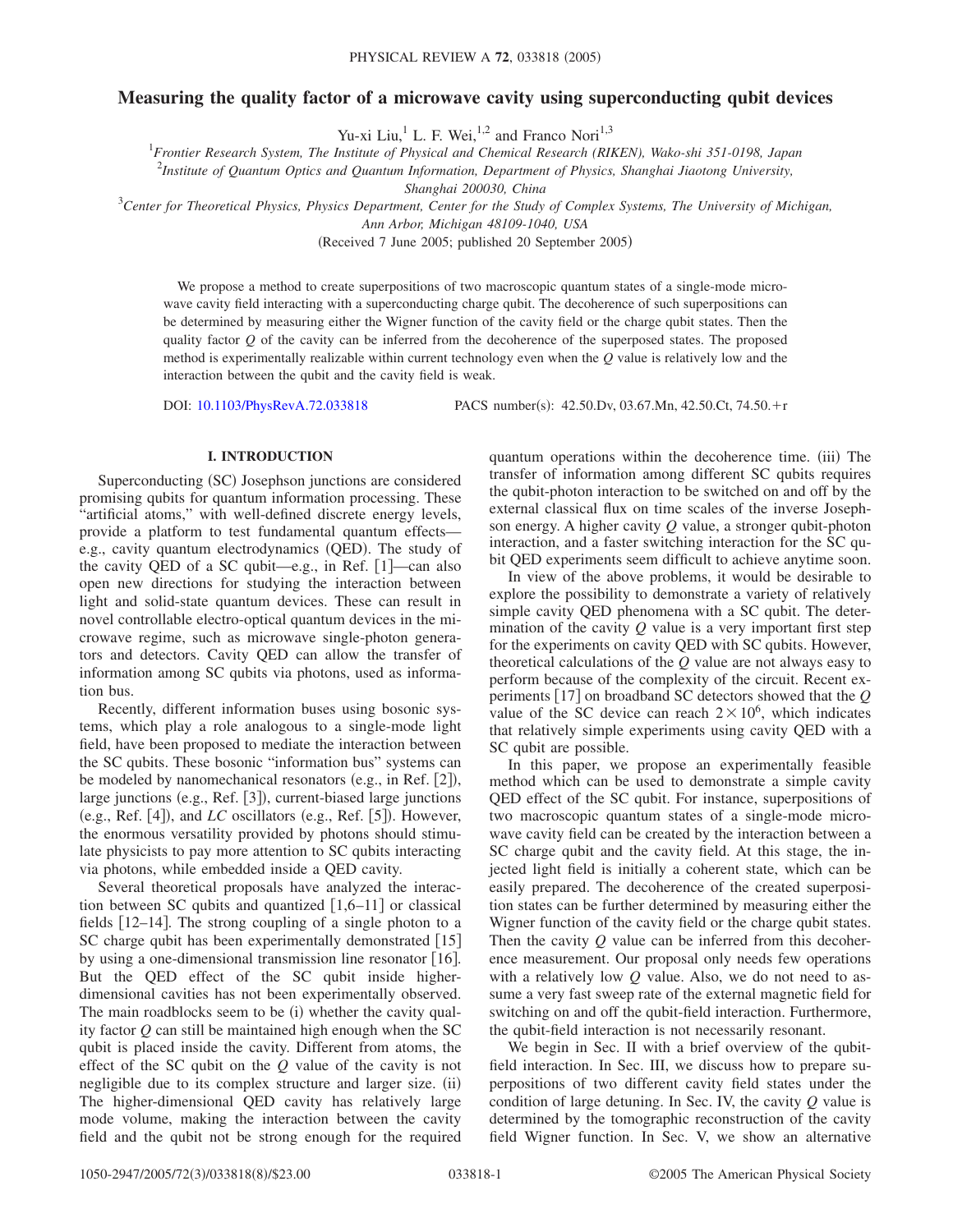method to determine the *Q* value according to the states of the qubit. Finally, we list our conclusions.

#### **II. THEORETICAL MODEL**

We briefly review a model of a SC charge qubit inside a cavity. The Hamiltonian can be written as  $[1,7–9]$ 

$$
H = \hbar \omega a^{\dagger} a + E_z \sigma_z - E_J \sigma_x \cos \left[ \frac{\pi}{\Phi_0} (\Phi_c I + \eta a + \eta^* a^{\dagger}) \right],
$$
\n(1)

where the first two terms, respectively, represent the free Hamiltonians of the cavity field with frequency  $\omega$  for the photon creation (annihilation) operator  $a^{\dagger}(a)$  and the qubit charging energy

$$
E_z = -2E_{ch}(1 - 2n_g),
$$
 (2)

which depends on the gate charge  $n<sub>g</sub>$ . The single-electron charging energy is  $E_{ch} = e^2 / 2(C_g + 2C_J)$  with the capacitors  $C_g$  and  $C_J$  of the gate and the Josephson junction, respectively. The dimensionless gate charge  $n_e = C_g V_g / 2e$  is controlled by the gate voltage  $V_g$ . Here,  $\sigma_z$  and  $\sigma_x$  are the Pauli operators, and the charge excited state  $|e\rangle$  and ground state  $|g\rangle$  correspond to the eigenstates  $|\downarrow\rangle = \begin{pmatrix} 0 \\ 1 \end{pmatrix}$  and  $|\uparrow\rangle = \begin{pmatrix} 1 \\ 0 \end{pmatrix}$  of the spin operator  $\sigma_z$ , respectively. *I* is an identity operator. The third term is the nonlinear qubit-photon interaction.  $E_I$  is the Josephson energy for a single junction. The parameter  $\eta$  is defined as  $\eta = \int_S \mathbf{u}(\mathbf{r}) \cdot d\mathbf{s}$  with the mode function of the cavity field  $\mathbf{u}(\mathbf{r})$ , and *S* is the surface defined by the contour of the superconducting quantum interference device (SQUID). We can decompose the cosine in Eq.  $(1)$  into classical and quantized parts. The quantized parts  $\sin[\pi(\eta a + H.c.)/\Phi_0]$  and  $cos[\pi(\eta a + H.c.)/\Phi_0]$  can be further expanded as a power series in  $a(a^{\dagger})$ . To estimate the qubit-photon coupling constant, the qubit is assumed to be inside a full-wave cavity with the standing-wave form for a single-mode magnetic field  $[18]$ :

$$
B_x = -i\sqrt{\frac{\hbar\omega}{\varepsilon_0 V c^2}}(a - a^{\dagger})\cos(kz). \tag{3}
$$

The polarization of the magnetic field is along the normal direction of the surface area of the SQUID, located at an antinode of the standing-wave mode. The mode function  $\sqrt{\hbar \omega/\varepsilon_0 Vc^2}$  cos(kz) can be assumed to be independent of the integral area because the maximum linear dimension of the SQUID—e.g., even for 50  $\mu$ m—is much less than 0.1 cm, the shortest microwave wavelength of the cavity field. Then, in the microwave regime, the estimated range of values for  $\pi \eta/\Phi_0$  is  $8.55 \times 10^{-6} \leq \pi \eta/\Phi_0 \leq 1.9 \times 10^{-3}$  for a fixed area of the SQUID—e.g., 50  $\mu$ m × 50  $\mu$ m. If the light field is not so strong (e.g., the average number of photons inside the cavity  $N = \langle a^{\dagger} a \rangle \leq 100$ , then we can only keep the first order of  $\pi \eta/\Phi_0$  and safely neglect all higher orders. Thus, the Hamiltonian (1) becomes

$$
H = \hbar \omega a^{\dagger} a + E_z \sigma_z - E_J \sigma_x \cos\left(\frac{\pi \Phi_c}{\Phi_0}\right)
$$

$$
+ \frac{\pi E_J}{\Phi_0} \sin\left(\frac{\pi \Phi_c}{\Phi_0}\right) (\eta a \sigma_+ + \eta^* a^{\dagger} \sigma_-). \tag{4}
$$

It is clear that the qubit-photon interaction can be controlled by the classical flux  $\Phi_c$  after neglecting higher orders in  $\pi\eta/\Phi_0$ .

# **III. PREPARATION OF MACROSCOPIC SUPERPOSITION STATES**

The qubit-photon system can be initialized by adjusting the gate voltage  $V_g$  and the external flux  $\Phi_c$  such that  $n_g$  $= 1/2$  and  $\Phi_c = 0$ ; then, the dynamics of the qubit-field is governed by the Hamiltonian

$$
H_1 = \hbar \omega a^{\dagger} a - E_J \sigma_x. \tag{5}
$$

Now there is no interaction between the cavity field and qubit; thus, the cavity field and qubit evolve according to Eq. (5). We assume that the qubit-photon system works at low temperatures  $T$  (e.g.,  $T = 30$  mK in Ref. [19]); then, the mean number of thermal photons  $\langle n_{th} \rangle$  in the cavity can be negligible in the microwave regime  $[8]$ , and the cavity is approximately considered in the zero-temperature environment. The initial state of the cavity field is prepared by injecting a single-mode coherent light

$$
|\alpha\rangle = \exp\left\{-\frac{|\alpha|^2}{2}\right\} \sum_{n=0}^{\infty} \frac{\alpha^n}{\sqrt{n!}} |n\rangle \tag{6}
$$

into the cavity. Here, without loss of generality,  $\alpha$  is assumed to be a real number and  $a|\alpha\rangle = \alpha|\alpha\rangle$ . The qubit is assumed to be initially in the ground state  $|g\rangle$ . After a time interval  $\tau_1 = \hbar \pi/4E_J$ , the qubit ground state  $|g\rangle$  is transformed as  $g(x) \rightarrow (g) + i(e)/\sqrt{2}$ ; then, the qubit-photon state evolves into

$$
|\psi(\tau_1)\rangle = \frac{1}{\sqrt{2}}(|g\rangle + i|e\rangle)|\alpha\rangle.
$$
 (7)

Here we have neglected the free evolution phase factor  $e^{-i\omega\tau_1}$ in  $\alpha$ .

Now, we assume that the gate voltage and magnetic flux are switched to  $n_g \neq 1/2$  (this value of  $n_g$  will be specified later) and  $\Phi_c = \Phi_0 / 2$ , respectively. Then the qubit-photon interaction appears, and the effective Hamiltonian governing the dynamic evolution of the qubit-photon can be written as (see Appendix A)

$$
H_2 = \hbar \omega_- a^{\dagger} a + \frac{1}{2} \hbar \Omega \sigma_z + \hbar \frac{|g|^2}{\Delta} (1 + 2a^{\dagger} a) |e\rangle\langle e|, \qquad (8)
$$

with  $\omega_{-} = \omega - |g|^2 / \Delta$  and  $g = (\pi \eta E_J) / (\hbar \Phi_0)$ . The detuning  $\Delta=\Omega-\omega>0$  between the qubit transition frequency  $\Omega = -4E_{ch}(1-2n_g)/\hbar$  and the cavity field frequency  $\omega$  is assumed to satisfy the large detuning condition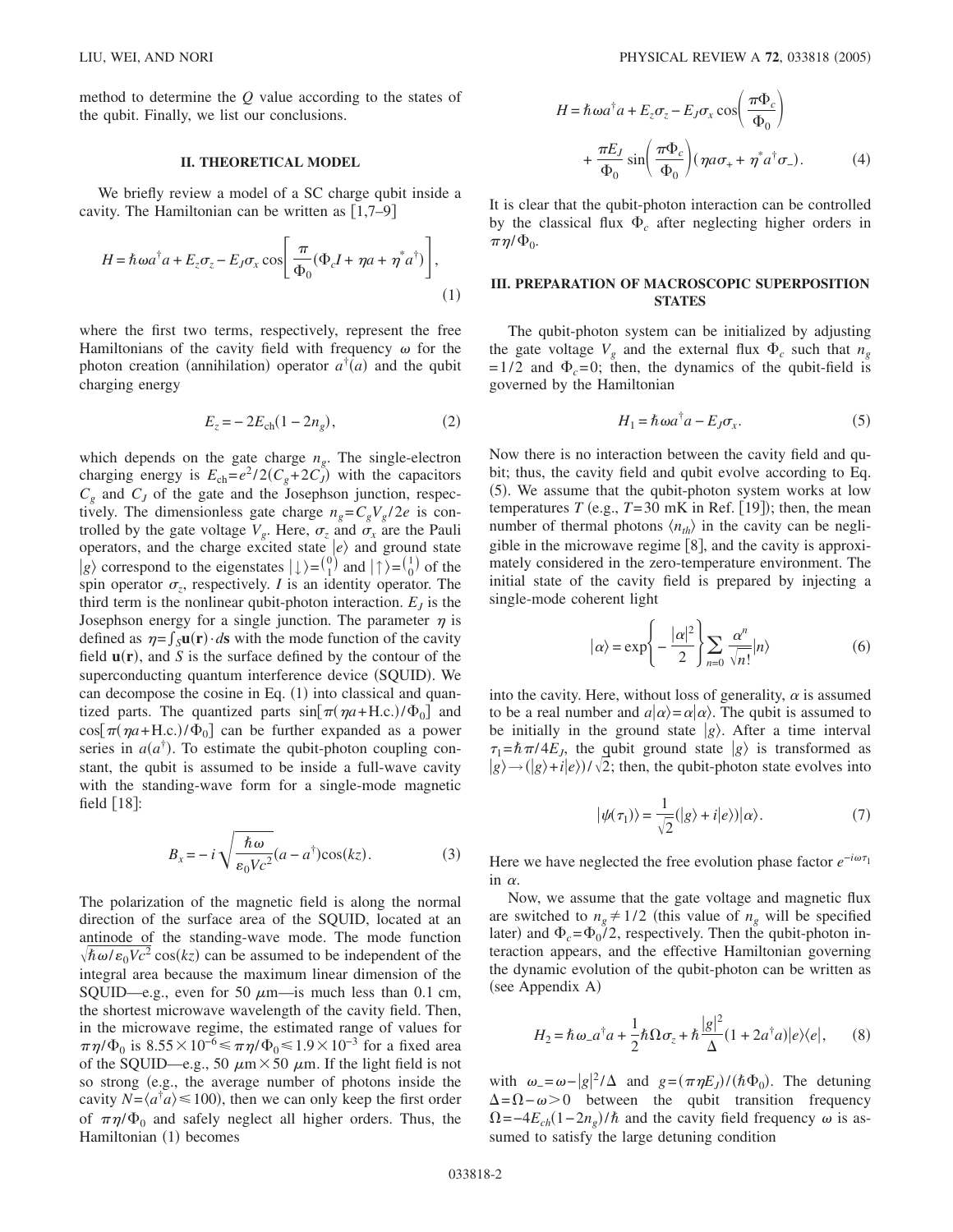$$
\frac{\pi E_J |\eta|}{\hbar \Phi_0 \Delta} \ll 1. \tag{9}
$$

The unitary evolution operator corresponding to Eq. (8) can be written as

$$
U(t) = \exp\left[-i\left(\omega_a a^\dagger a + \frac{\Omega}{2}\sigma_z\right)t\right] \exp[-itF(a^\dagger a)|e\rangle\langle e|].
$$
\n(10)

Here the operator  $F(a^{\dagger}a)$  is expressed as

$$
F(a^{\dagger}a) = \frac{|g|^2}{\Delta}(1 + 2a^{\dagger}a). \tag{11}
$$

With an evolution time  $\tau_2$ , the state (7) evolves into

$$
|\psi(\tau_2)\rangle = \frac{1}{\sqrt{2}}[|g\rangle|\beta\rangle + i \exp(i\theta)|e\rangle|\beta'\rangle],\tag{12}
$$

where a global phase  $exp(-i\Omega \tau_2/2)$  has been neglected,  $\theta = (\Omega - |g|^2 / \Delta) \tau_2$ ,  $\beta = \alpha \exp[-i\omega_-\tau_2]$ , and  $\beta' = \beta \exp(-i\phi)$ , with  $\phi = 2|g|^2 \tau_2 / \Delta$ . Equation (12) shows that a phase shift  $\phi$ is generated for the coherent state  $|\beta\rangle$  of the cavity field when the qubit is in the excited state  $|e\rangle$ , but the qubit ground state  $|g\rangle$  does not induce an extra phase for the coherent state  $|\beta\rangle$ .

The gate voltage and magnetic field are now adjusted such that the conditions  $n_e = 1/2$  and  $\Phi_c = 0$  are satisfied; then, the qubit-photon interaction is switched off. Now let the system evolve a time  $\tau' = \tau_1 = \hbar \pi / 4E_J$ ; then, Eq. (12) becomes

$$
|\psi(\tau_2)\rangle = \frac{1}{2}|g\rangle \otimes [|\beta\rangle - \exp(i\theta)|\beta'\rangle]
$$

$$
+ i\frac{1}{2}|e\rangle \otimes [|\beta\rangle + \exp(i\theta)|\beta'\rangle], \qquad (13)
$$

where a free phase factor  $e^{-i\omega\tau_1}$  in the cavity field states  $|\beta\rangle$ and  $\left|\beta e^{-i\phi}\right\rangle$  has been neglected.

The superpositions of two distinguished coherent states can be conditionally generated by measuring the charge states of the qubit as

$$
|\beta_{\pm}\rangle = N_{\pm}^{-1} [|\beta\rangle \pm \exp(i\theta)|\beta'\rangle], \qquad (14)
$$

where the  $+(-)$  corresponds to the measurement result  $|e\rangle(|g\rangle)$  and the normalized constants  $N_{\pm}$  are determined by

$$
N_{\pm}^{2} = 2 \pm 2 \cos \theta' \exp\left[-2|\alpha|^{2} \sin^{2}\left(\frac{\phi}{2}\right)\right],
$$
 (15)

where  $\theta' = |\alpha|^2 \sin \phi - \theta$  and the relation  $|\beta|^2 = |\alpha|^2$  is used.

Due to  $\Phi_c = 0$ , after the superpositions in Eq. (14) are created, the dynamic evolution of the cavity field is only affected by its dissipation, characterized by the decay rate  $\gamma$ , which can be expressed by virtue of the cavity quality factor *Q* as  $Q = \omega / \gamma$ . Now let the cavity field described by the states  $|\beta_{+}\rangle$  or  $|\beta_{-}\rangle$  evolve a time  $\tau_3$ ; then, the reduced density matrices of the superpositions can be described by

$$
\rho_{\pm}(\tau_3) = \frac{1}{N_{\pm}^2} \{ |\beta u \rangle \langle \beta u| + |\beta' u \rangle \langle \beta' u| \pm C |\beta' u \rangle \langle \beta u|
$$
  

$$
\pm C^* |\beta u \rangle \langle \beta' u| \}, \qquad (16)
$$

where

$$
C = \exp(i\theta) \exp{\{|\alpha|^2 (1 - e^{-i\phi})(u^2 - 1)}\}
$$
 (17)

and

$$
u \equiv u(\tau_3) = \exp\left(-\frac{\gamma}{2}\tau_3\right) = \exp\left(-\frac{\omega \tau_3}{2Q}\right). \tag{18}
$$

It is clearly shown that the mixed state in Eq. (16) is strongly affected by the  $Q$  value. Equation  $(16)$  is derived for zero temperature since thermal photons are negligible at low temperature. Equations  $(16)$ – $(18)$  show that the information of the cavity quality factor *Q* can be encoded in a reduced density matrix of the cavity field. The *Q* value can be determined using two different methods, after encoding its information in Eqs.  $(16)$ – $(18)$ . Below, we will discuss these two approaches.

### **IV. MEASURING** *Q* **BY PHOTON STATE TOMOGRAPHY**

The state  $\rho$  of the optical field is generally visualized when it is represented by a Wigner function  $[29]$  in the position  $x$  and momentum  $p$  space, which is written as

$$
W(x,p) = \frac{1}{\pi} \int_{-\infty}^{\infty} \langle x - x' | \rho | x + x' \rangle e^{i2px'} dx'.
$$
 (19)

The Wigner function  $W(x, p)$  can be experimentally measured by state tomographic techniques [29]. For any two coherent states  $|\alpha\rangle$  and  $|\beta\rangle$ , the Wigner function  $W(x,p)$  can be represented as

$$
W_{\alpha,\beta}(x,p) = \frac{1}{\pi} \int_{-\infty}^{\infty} \langle x - x' | \alpha \rangle \langle \beta | x + x' \rangle e^{i2px'} dx'
$$

$$
= \frac{1}{\pi} \exp \left\{ -\frac{1}{2} (|\alpha|^2 + |\beta|^2 - 2\alpha \beta^*) \right\}
$$

$$
\times \exp \{ -(x - q_1)^2 - (p + iq_2)^2 \}, \tag{20}
$$

with  $q_1 = (\alpha + \beta^*)/\sqrt{2}$  and  $q_2 = (\alpha - \beta^*)/\sqrt{2}$ . The Wigner functions  $W_{\pm}(x, p)$  and  $W_{\pm D}(x, p)$  for the states (14) and (16) were calculated (see Appendix B) by using Eq. (20). Comparing the tomographically measured results for the states (14) and  $(16)$ , the  $Q$  factor of the cavity can be finally determined, as explained below by using an example.

We further numerically calculate the Wigner functions  $W_{\pm}(x,p)$  and  $W_{\pm D}(x,p)$  of the states (14) and (16) from the SC qubit parameters and given operation durations. Using current values for experimental data, the basic physical parameters can be specified as follows. We assume that the SC Cooper-pair box is made from aluminum, with a BCS energy gap of  $\sim$  2.4 K (about 50 GHz) [20]; the charge energy  $E_{ch}$ and the Josephson energy  $E_J$  are  $4E_{ch}/h=149$  GHz and  $2E_J/h = 13.0$  GHz, respectively. [20] The frequency of the cavity field is taken as 40 GHz, corresponding to a wave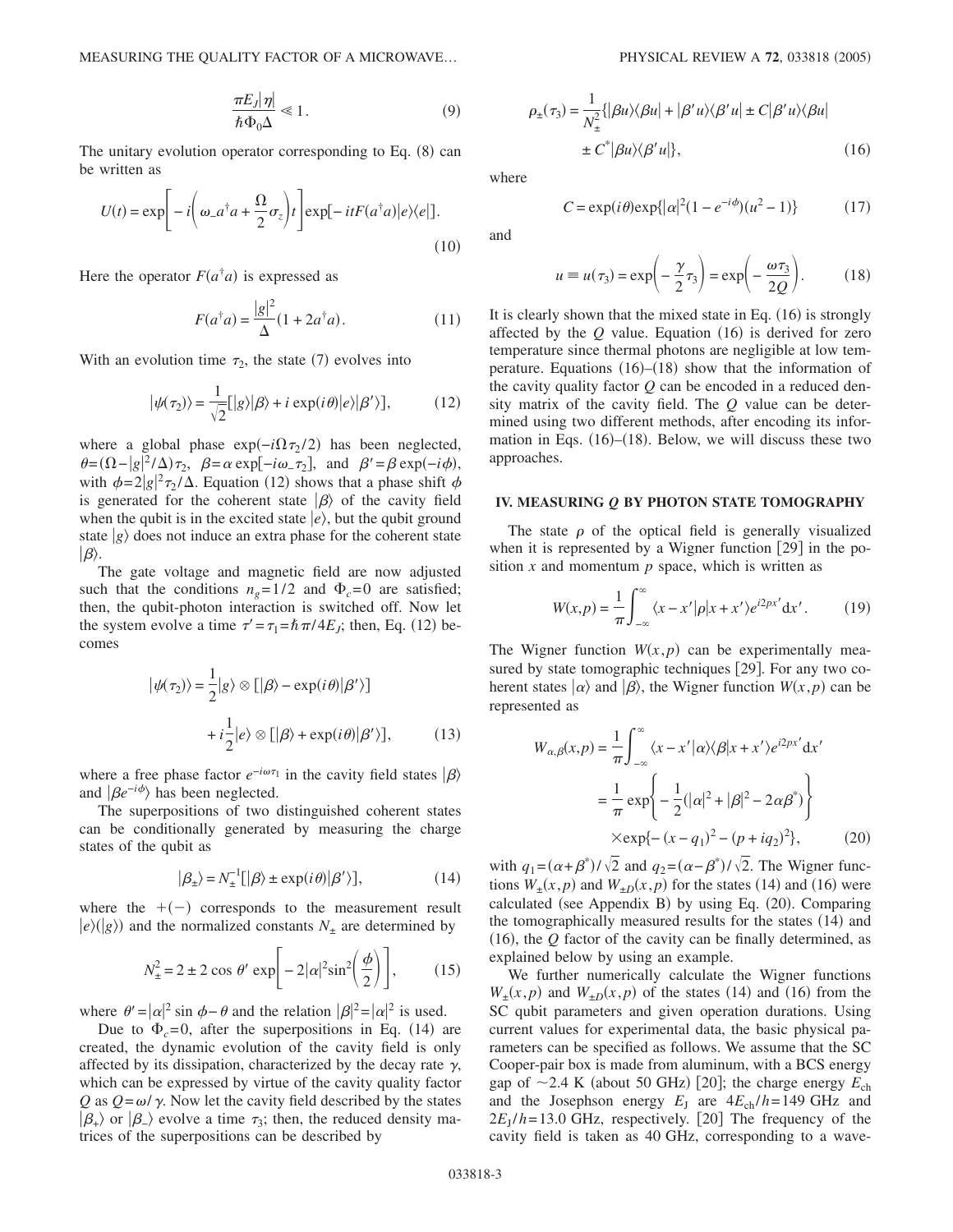length  $\sim 0.75$  cm. The above numbers show that the SC energy gap is the largest energy, so the quasiparticle excitation on the island can be well suppressed at low temperatures e.g., 20 mK. The SQUID area is assumed to be about 50  $\mu$ m × 50  $\mu$ m; then, the absolute value |g| of the qubitphoton coupling constant is about  $|g|=4\times 10^6$  rad s<sup>-1</sup>.

Let us now prepare entangled qubit-photon states as in Eq. (13). Any gate charge value  $n<sub>g</sub>$  in Eq. (2), in which the large detuning condition in Eq. (9) is satisfied, can be chosen to realize our proposal. For concreteness, we give an example. The gate voltage is adjusted such that the gate charge is  $n_e \approx 0.634 233$ , which can be experimentally achieved [20], then the detuning  $\Delta = \Omega - \omega \approx 9.0 \times 10^6$  rad s<sup>-1</sup>. Thus,  $\Omega$ is about 40 GHz plus 1.4 MHz, and  $|g|^2/\Delta \approx 0.27$  MHz. We can also find that  $\Delta/|g| \approx 2.3$ , so a large-detuning condition can be used  $[21,22]$ . For a given Josephson energy,  $2E_J/h = 13.0$  GHz, the operation time  $\tau_1 = 4.8 \times 10^{-12}$  s, required to prepare a superposition of  $|e\rangle$  and  $|g\rangle$  with equal probabilities, is much less than the qubit relaxation time  $T_1 = 1.3 \mu s$  and dephasing time  $T_2 = 5$  ns. We can choose the duration  $\tau_2$  for a given input coherent state  $|\alpha\rangle$  with the condition that the distance  $\left|\beta - \beta'\right|$  between two coherent states  $|\beta\rangle$  and  $|\beta'\rangle$  satisfy

$$
|\beta - \beta'| = 2|\alpha|\sin\left(\frac{\phi}{2}\right) > 1.
$$
 (21)

So the lower bound of the duration  $\tau_2$  can be given as

$$
\tau_2 = \frac{\Delta}{|g|^2} \arcsin\left(\frac{1}{2|\alpha|}\right),\tag{22}
$$

when  $0 \le \phi \le \pi$ . Equation (22) shows that a shorter  $\tau_2$  can be obtained for a higher intensity  $|\alpha|$  with fixed detuning  $\Delta$  and coupling constant *g*.

As an example, we plot the Wigner function of the superposition  $|\beta_{+}\rangle$  in Fig. 1(a) for an input coherent light  $|\alpha\rangle$  with the mean photon number  $\bar{n} = |\alpha|^2 = 16$ . We choose a simple case  $\phi = \pi$ , corresponding to the operation time  $\tau_2 \approx 0.93 \mu s$ , which is less than the qubit lifetime  $T_1$  and the cavity field lifetime  $T_{\text{ph}} \approx 2 \mu s$  for a bad cavity with  $Q = 5 \times 10^5$ . In such a case,  $\beta' = -\beta$  and the phase  $\theta$  is about 0.996 $\lceil \text{mod} 2\pi \rceil$  rad. Other parameters used in Fig. 1 are given above. If we set the evolution time  $\tau_3 = 0.1 \mu s$ , then the Wigner function of Eq. (16) for the above cavity quality factor is shown in Fig.  $1(b)$ . The central structure in Fig.  $1(a)$ represents the coherence of the quantum state. In Fig.  $1(b)$ , we find that the height of the Wigner function  $W_{+D}(x, p)$ , especially for the central structure, is reduced by the environment. Comparing Fig. 1(a) and Fig. 1(b), it is found that the coherence of the superposed states is suppressed by the environment and the decoherence of superpositions is tied to the energy dissipation of the cavity field. Then, the *Q* value can in principle be estimated by measuring the Wigner functions of Eqs. (16) and (14), and comparing these two kinds of results.

#### **V. DETERMINING** *Q* **BY READOUT OF CHARGE STATES**

The determination of the *Q* value by measuring the Wigner function needs optical instruments. In solid-state ex-



FIG. 1. (Color online) Wigner functions  $W_+(x,p)$  of Eq. (14) and  $W_{+D}(x, p)$  of Eq. (16) for the cavity field without and with the energy dissipation are shown in (a) and (b), for the input state  $|\alpha\rangle$ with  $\bar{n}$ =16. Here the Wigner functions  $W_+(x, p)$  and  $W_{+D}(x, p)$  are normalized to  $\pi N_+$ .

periments, the charge states are typically measured. Instead of using optical instruments, it would be desirable to obtain the *Q* value by measuring charge states. This will be our goal here. The process to achieve this can be described as follows.

(i) According to the measurements on the charge qubit states in Eq. (13), the qubit-photon states are projected onto  $|g\rangle \otimes |\beta_{-}\rangle$  or  $|e\rangle \otimes |\beta_{+}\rangle$ , respectively. After the evolution time  $\tau'_3$ , a  $\pi/2$  quantum operation is performed on the qubit with the duration  $T = \hbar \pi/4E_J$ . Then, the qubit ground state  $|g\rangle$ , or excited state  $|e\rangle$ , is transformed into the superposition  $g(x) + i(e) / \sqrt{2}$ , or  $(i|g\rangle + e) / \sqrt{2}$ , and the photon states  $|\beta_{+}\rangle$ evolve into mixed states after the evolution time  $\tau = \tau'_3 + T$ , and the photon-qubit states can be expressed as

$$
\rho_{Q+F} = \frac{1}{2}(|g\rangle \pm i|e\rangle)(\langle g| \mp i\langle e|) \otimes \rho_{\pm}(\tau), \qquad (23)
$$

with subscripts *Q* and *F* denoting the qubit and cavity field, respectively. The reduced density matrices  $\rho_{\pm}(\tau)$  take the same form as in Eq. (16) with  $\tau$  replacing  $\tau_3$ .

(ii) After the above procedure, the qubit-photon interaction is switched on by applying the external magnetic flux  $\Phi_e = \Phi_0 / 2$ . By using Eq. (10), Eq. (23) evolves into

$$
2\rho_{A+F}^{(1)} = |g\rangle\langle g| \otimes U_1(\tau_4)\rho_{\pm}(\tau)U_1^{\dagger}(\tau_4)
$$
  
+  $|e\rangle\langle e| \otimes U_2(\tau_4)\rho_{\pm}(\tau)U_2^{\dagger}(\tau_4)$   
=  $i \exp(-i\Omega_{-\tau_4})|g\rangle\langle e| \otimes U_1(\tau_4)\rho_{\pm}(\tau)U_2^{\dagger}(\tau_4)$   
 $\pm i \exp(+i\Omega_{-\tau_4})|e\rangle\langle g| \otimes U_2(\tau_4)\rho_{\pm}(\tau)U_1^{\dagger}(\tau_4),$  (24)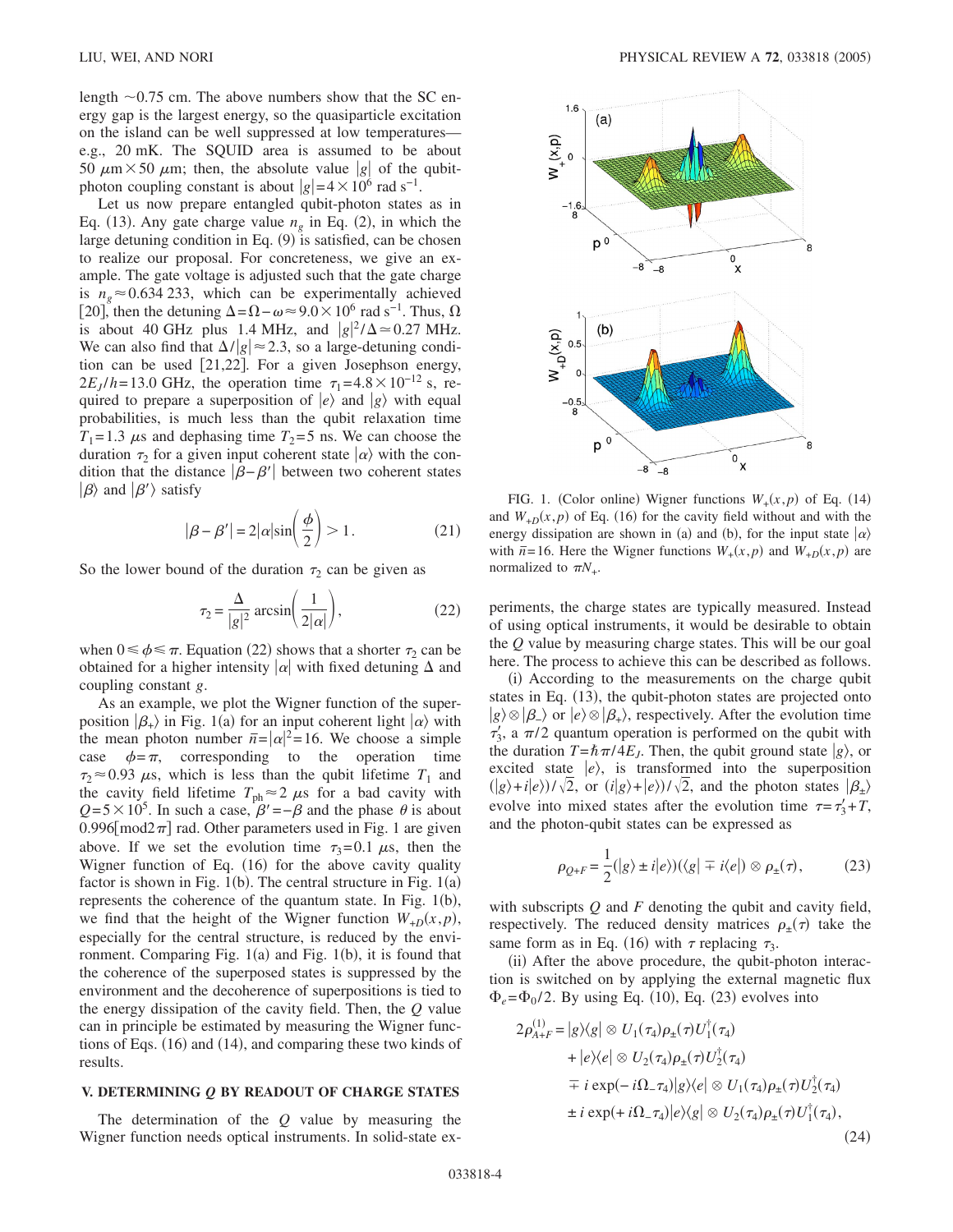with  $\Omega = \Omega - |g|^2 / \Delta$  and a shorter evolution time  $\tau_4$ . For example,  $\tau_4$  is less than the lifetime  $T_1$  of the qubit at least. The time evolution operators  $U_1(\tau_4)$  and  $U_2(\tau_4)$  in Eq. (24) are

$$
U_1(\tau_4) = \exp[-i\omega_a{}^{\dagger} a \tau_4], \qquad (25a)
$$

$$
U_2(\tau_4) = \exp[-i\omega_+ a^\dagger a \tau_4],\tag{25b}
$$

with  $\omega_{\pm} = \omega \pm |g|^2 / \Delta$ . After this qubit-photon interaction, the information of the *Q* value is encoded.

(iii) The qubit-photon coupling is switched off, and a  $\pi/2$ rotation is made on the qubit. If the state of the cavity field is prepared to  $\ket{\beta}$  of Eq. (14) in the first step, then the qubit is in the ground state  $|g\rangle$ . After measuring the qubit states, the photon states are projected to

$$
\rho_{e/g} = \frac{1}{4}(A \pm B),
$$
\n(26a)

where the sign "+" corresponds to the excited state  $|e\rangle$  measurement, but " $-$ " corresponds to the ground-state  $|g\rangle$  measurement. The operators *A* and *B* are

$$
A = \sum_{i=1}^{2} U_i(\tau_4) \rho_{-}(\tau) U_i^{\dagger}(\tau_4), \qquad (26b)
$$

$$
B = 2 \text{ Re}[\exp(-i\Omega_{-}\tau_{4})U_{1}(\tau_{4})\rho_{-}(\tau)U_{2}^{\dagger}(\tau_{4})].
$$
 (26c)

After tracing out the cavity field state, the probabilities corresponding to measuring charge states  $|e\rangle$  and  $|g\rangle$  are

$$
P_{e/g}(\tau) = \text{Tr}_F(\rho_{e/g}) = \frac{1}{2} (1 \pm \text{Re}\{\text{Tr}_F[\exp(-i\varphi)\rho_{-}(\tau)]\}),
$$
\n(27)

with  $\varphi = (\Omega_2 - 2|g|^2 a^{\dagger} a/\Delta) \tau_4$ . Then the measurement probabilities are related to the *Q* values. Substituting  $\rho_-(\tau)$  into Eq. (27), we can obtain

$$
Re\{Tr[exp(-i\varphi)\rho_{-}(\tau)]\}
$$
  
\n
$$
= \frac{2}{N_{-}^{2}} exp[-2\alpha(\tau)sin^{2} \phi'] cos[\Omega_{-}\tau_{4} - \alpha(\tau)sin(2\phi')]
$$
  
\n
$$
- \frac{1}{N_{-}^{2}} cos[\theta_{-} - |\alpha|^{2} sin \phi + \theta - \Omega_{-}\tau_{4}] exp(+G_{-} - \Gamma)
$$
  
\n
$$
- \frac{1}{N_{-}^{2}} cos[\theta_{+} + |\alpha|^{2} sin \phi - \theta - \Omega_{-}\tau_{4}] exp(-G_{+} - \Gamma),
$$
\n(28a)

with the parameters

$$
\phi' = \frac{|g|^2}{\Delta} \tau_4,\tag{28b}
$$

$$
\Gamma = 2|\alpha|^2 \sin^2\left(\frac{\phi}{2}\right),\tag{28c}
$$

$$
\alpha(\tau) = |\alpha u(\tau)|^2, \tag{28d}
$$

$$
G_{\pm} = 2\alpha(\tau)\sin\phi'\sin(\phi \pm \phi'),\tag{28e}
$$

$$
\theta_{\pm} = 2\alpha(\tau)\cos(\phi \pm \phi')\sin\phi'.
$$
 (28f)

From Eq. (28), we find that  $\phi'$  should satisfy the condition  $\phi' \neq n\pi$  for  $\phi = \pi$ , in order to describe the dissipation effect; here *n* is an integer. Generally speaking, if one of the functions  $G_+$ ,  $G_-$ ,  $\theta_+$ ,  $\theta_-$ , sin  $\phi'$ , or  $\sin(2\phi')$  is nonzero, then this is enough to encode the *Q* value, which can be obtained from Eq. (28), together with Eq. (18), using  $\tau$  instead of  $\tau_3$ .

However, if the superposition of the cavity fields is prepared to the state  $|\beta_{+}\rangle$  in the first step, then the ground- and excited-state measurements make the cavity field collapse to state

$$
\rho'_{g/e} = \frac{1}{4} (A' \pm B'),\tag{29}
$$

where  $A'$  and  $B'$  have the same forms as Eqs. (26b) and (26c), just with the replacement of  $\rho_-(\tau)$  by  $\rho_+(\tau)$ .

The probabilities  $P'_g(\tau)$  and  $P'_e(\tau)$  to measure the qubit states  $|g\rangle$  and  $|e\rangle$  corresponding to the prepared state  $|\beta_{+}\rangle$  of Eq. (14) after a dissipation interval  $\tau$  can also be obtained as

$$
P'_{g/e}(\tau) = \frac{1}{2} (1 \pm \text{Re} \{ \text{Tr}_F[\text{exp}(-i\varphi)\rho_+(\tau)] \}), \quad (30)
$$

where  $\text{Re}\{\text{Tr}_F[\text{exp}(-i\varphi)\rho_+(\tau)]\}$  can be obtained by replacing  $N_$  with  $N_+$  and replacing the sign " $-$ " before the second and third terms with the sign " $+$ " in Eq. (28a).

To determine the *Q* values by probing the charge states, the measurement should be made for two times; the first measurement is for the preparation of the superpositions of the cavity field. After the first measurement, we make a suitable qubit rotation and then make the qubit interact with the cavity field for a duration  $\tau_4$ . Finally, the second measurement is made and the *Q* information is encoded in the measured probabilities. The different evolution times  $\tau$  correspond to the different measuring probabilities for given  $\tau_4$ and other parameters  $|\alpha|$ ,  $\Delta$ , and so on. For example, the probabilities  $P_{e/g}(\tau)$  for several special cases are discussed as follows when the prepared state is  $(\beta_{-})$ . If we assume that the qubit rotations and qubit-photon dispersive interaction are made without energy dissipation of the cavity field—e.g.,  $\tau = 0$ —then the measuring probabilities  $P_{e/g}(\tau = 0)$  only encode the information of the cavity field but do not include the quality factor *Q*. If the coherence of the states  $|\beta_{+}\rangle$  nearly disappears after time  $\tau$ , then the state  $|\beta_{-}\rangle$  becomes a classical statistical mixture

$$
\rho_{-}(\tau) = \frac{1}{N_{-}^{2}}[|\beta u(\tau)\rangle\langle\beta u(\tau)| + |\beta' u(\tau)\rangle\langle\beta' u(\tau)|]. \quad (31)
$$

The probabilities  $P_{e/g}(\tau)$  are then reduced to

$$
P_{e/g}(\tau) = \frac{1}{N_{-}^{2}} \pm \frac{\exp[-2\alpha(\tau)\sin^{2}\phi']}{N_{-}^{2}}
$$
  
×cos[ $\Omega_{-\tau_{4}} - \alpha(\tau)\sin(2\phi')$ ], (32)

which tends to 1/2 for  $|\alpha|^2 \gg 1$ . If  $\tau > 1/\gamma = t_{\text{ph}}$  of the singlephoton state lifetime, then the photons of the states  $|\beta_{+}\rangle$  are completely dissipated into the environment. In this case, the cavity quality factor *Q* cannot be encoded in the probabilities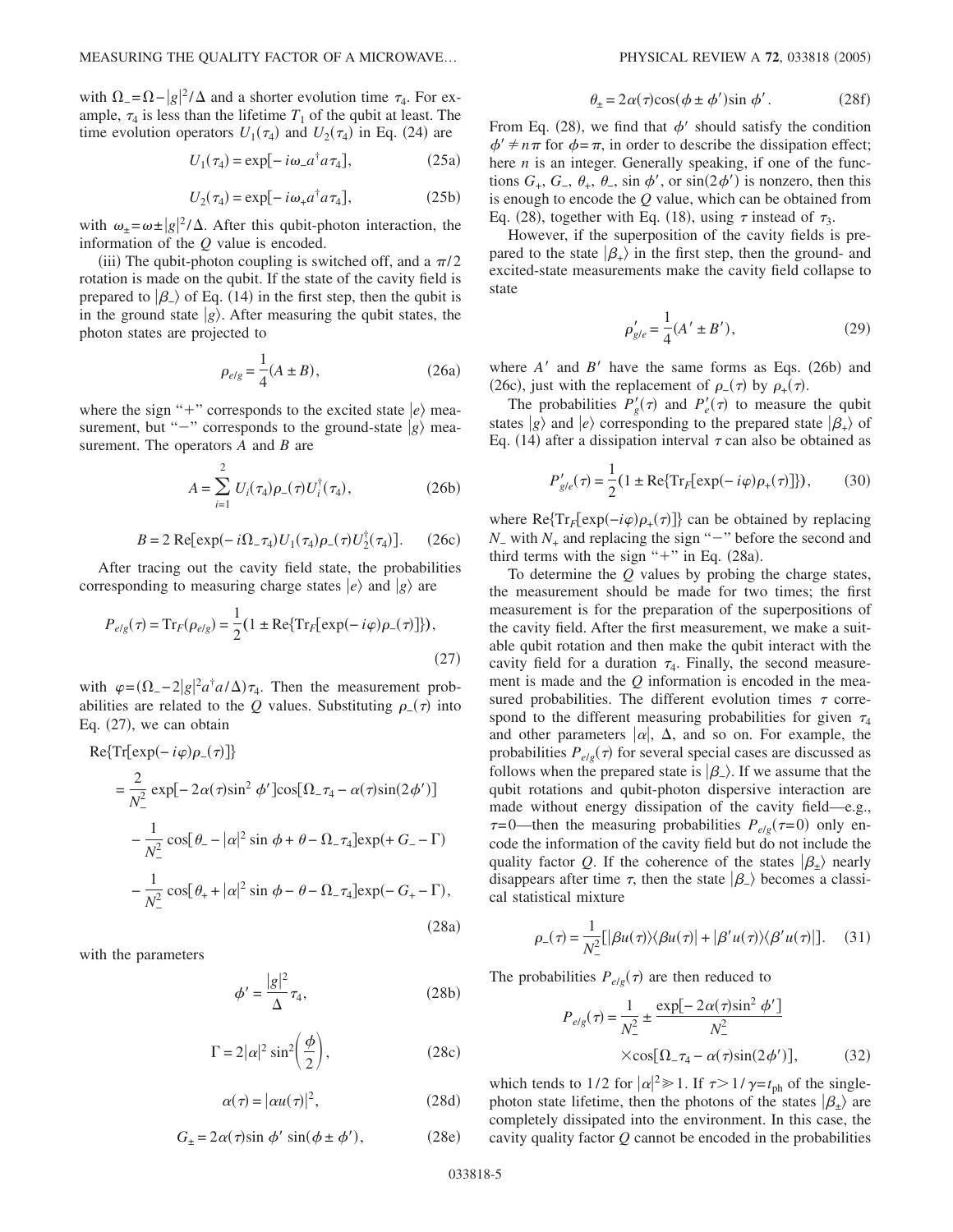

FIG. 2. (Color online) The probability  $P_g(\tau)$  to measure the qubit ground state  $|g\rangle$  as a function of the evolution time  $\tau$ . This  $P_g(\tau)$  is shown for several values of the quality factor *Q* and for different intensities of the input coherent state  $|\alpha\rangle$ .

 $P_{e/g}(\tau)$  even with some qubit and qubit-photon states operations.

As an example, let us consider how  $P_g(\tau)$  varies with the evolution time  $\tau$  with the cavity field dissipation. We assume that the evolution time  $\tau_4 = (\pi/2)(\Delta/|g|^2)$ —that is,  $\phi' = \pi/2$ . Then, the  $\tau$ -dependent probabilities  $P_g(\tau)$  for the initially prepared state  $|\beta_-\rangle$  are given in Fig. 2(a) with the same parameters as in Fig. 1, except with different cavity quality factors Q. In order to see how the probability  $P_g(\tau)$  changes with the intensity  $|\alpha|^2$  of the input coherent state  $|\alpha\rangle$ , we plot  $P_g(\tau)$  in Fig. 2(b) with the same parameters as Fig. 2(a) except changing the intensity to  $|\alpha|^2 = 4$  from  $|\alpha|^2 = 16$ . Figure 2 shows that both the higher-quality factor *Q* and weaker intensity  $|\alpha|^2$  of the input cavity field correspond to a larger probability  $P_{g}$  of the ground state for the fixed evolution time  $\tau$ . For fixed  $\tilde{Q}$  and  $\tau$ , the weaker intensity  $|\alpha|^2$  corresponds to a higher measuring probability. We plot  $P_g(\tau)$  in Fig. 2 considering the simple case  $\phi = \pi$ . However, if we consider another  $\phi$ , then  $|\alpha|^2$  should be chosen such that it satisfies the condition  $2|\alpha|\sin(\phi/2)$  > 1. In conclusion, the quality factor *Q* can be determined from the probabilities  $P_{e/g}(\tau)$  of measuring the qubit states with a finite cavity field evolution time  $\tau$ .

#### **VI. DISCUSSION AND CONCLUSIONS**

We discussed how to measure the cavity quality factor *Q* by using the interaction between a single-mode microwave cavity field and a controllable superconducting charge qubit. Two methods are proposed. One measures the Wigner function of the state  $(16)$  by using a standard optical method. [29] Another approach measures the qubit states. Using this last method, the information of the *Q* value can be encoded into the reduced density matrix of the cavity field, and at the same time the qubit makes a  $\pi/2$  rotation. Thus, with a suitable qubit-photon interaction time, information on the *Q* value is then transferred to the qubit-photon states. Finally, after another  $\pi/2$  rotation, the charge qubit states are measured, and the *Q* value can be obtained, as shown in Fig. 2, Eqs. (28) and Eq. (18). However, it should be noticed that it is easy to measure charge states than to measure photon states in superconducting circuits.

Our proposal shows that a cavity QED experiment with a SC qubit can be performed even for a relatively low  $Q$ —values, e.g.,  $Q \sim 10^6$ . Initially, a coherent state is injected into the cavity, which is relatively easy to do experimentally. Although all rotations of the qubit are chosen as  $\pi/2$  to demonstrate our proposal, other rotations can also be used to achieve our goal.

To simplify these studies and without loss of generality, we have assumed two components  $\ket{\beta}$  and  $\ket{\beta \exp(-i\phi)}$  for superpositions with  $\phi = \pi$  phase difference in our numerical demonstrations. Of course, other superpositions can also be used to realize our purpose. The only condition to satisfy is that the distance between the two states  $|\beta\rangle$  and  $\left|\beta \exp(-i\phi)\right\rangle$  should be larger than 1. In order to obtain a numerical estimate for the detuning, we specify a value of the gate charge number  $n<sub>o</sub>$ . However, any gate charge that satisfies the large-detuning condition can be chosen to realize our proposal.

Although we did not give a detailed description of another resonance-based approach, it should be pointed out that the *Q* values can also be determined by virtue of the resonant qubit-photon interaction. For example, if the superpositions [8] of the vacuum and single-photon state are experimentally prepared, then we can follow the same steps as in Secs. III and IV to obtain the  $Q$  value. This method  $[23,24]$  has been applied to micromasers, where the qubits are two-level atoms. However, the coherent states and nonresonant qubitphoton interaction should be easier to do experimentally than the approach using single-photon states and resonant qubitphoton interaction.

Our proposal can also be generalized to the models used in Refs. [15,16], which are experimentally accessible. We hope that our proposal will open new doors to experimentally test the *Q* value and motivate further experiments on cavity quantum electrodynamics with SC qubits.

### **ACKNOWLEDGMENTS**

This work was supported in part by the National Security Agency (NSA) and Advanced Research and Development Activity (ARDA) under Air Force Office of Research (AFOSR) Contract No. F49620-02-1-0334 and by National Science Foundation Grant No. EIA-0130383.

# **APPENDIX A: EFFECTIVE HAMILTONIAN WITH LARGER DETUNING**

The Hamiltonian  $H = H_0 + H_1$  of the two-level atom interacting with a single-mode cavity field can be written as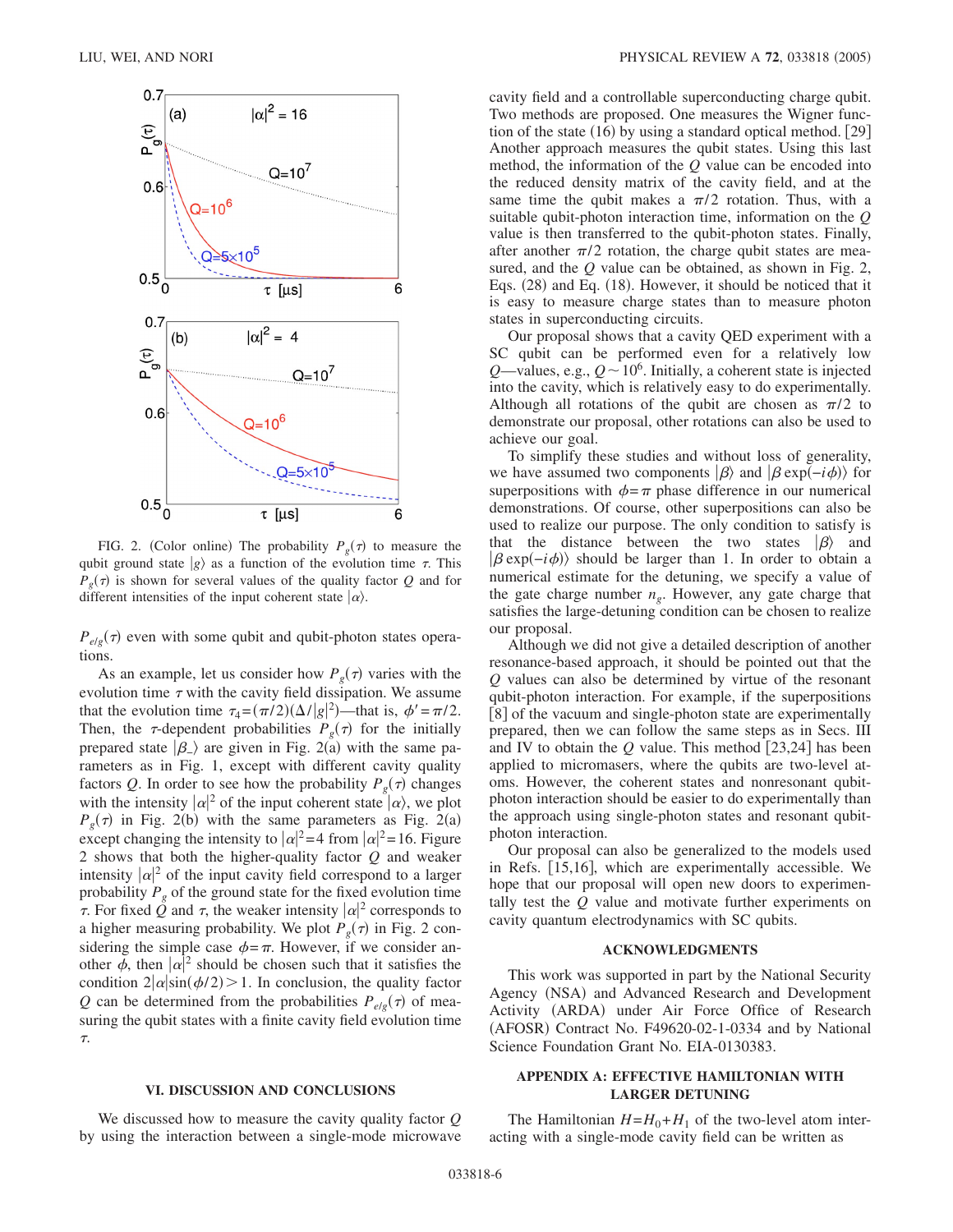$$
H_0 = \frac{1}{2} \hbar \Omega \sigma_z + \hbar \omega a^\dagger a, \qquad (A1a)
$$

$$
H_1 = \hbar (g a^{\dagger} \sigma_- + g^* a \sigma_+)
$$
 (A1b)

with a complex number *g*. Let us assume  $\Delta = \Omega - \omega > 0$  and  $g/\Delta \gg 1$ . The eigenstates and corresponding eigenvalues of the free Hamiltonian  $H_0$  are

$$
|e\rangle \otimes |n\rangle \Rightarrow n\hbar\omega + \frac{1}{2}\hbar\Omega, \qquad (A2a)
$$

$$
|g\rangle \otimes |m\rangle \Rightarrow m\hbar \omega - \frac{1}{2}\hbar \Omega. \tag{A2b}
$$

In the interaction picture, any state can be written as

$$
|\psi(t)\rangle = U(t, t_0)|\psi(t_0)\rangle, \tag{A3}
$$

with

$$
U(t,t_0) = 1 + \frac{1}{i\hbar} \int_{t_0}^t H_{int}(t_1) dt_1
$$
  
+ 
$$
\left(\frac{1}{i\hbar}\right)^2 \int_{t_0}^t \int_{t_0}^{t_1} H_{int}(t_1) H_{int}(t_2) dt_1 dt_2 + \cdots
$$
 (A4)

Here  $H_{int} = U_0^{\dagger}(t)H_1U_0(t)$  with  $U_0(t) = \exp{-iH_0t/\hbar}$ . In the basis  $\{|E_l\rangle\} = \{|e\rangle \otimes |n\rangle, |g\rangle \otimes |m\rangle\}$ , Eq. (A4) can be expressed as

$$
U(t,t_0) = 1 + \frac{1}{i\hbar} \int_{t_0}^t \sum_{l,m} |E_l\rangle\langle E_l|H_{int}(t_1)|E_m\rangle\langle E_m|dt_1 + \cdots.
$$

After neglecting the fast-oscillating factor and keeping the first-order term in  $g/\Delta$ ,  $U(t, t_0)$ ,

$$
U(t,t_0) = U(t,0)
$$
  
=  $U(t)$   

$$
\approx 1 - i \frac{|g|^2}{\Delta} \int_0^t dt_1 [(n+1)|e,n\rangle\langle e,n| - n|g,n\rangle\langle g,n|],
$$
  
(A5)

where we assume  $t_0 = 0$ . Finally, we obtain the effective Hamiltonian in the interaction picture as

$$
H_{\text{eff}} = \hbar \frac{|g|^2}{\Delta} (|e\rangle\langle e|aa^\dagger - |g\rangle\langle g|a^\dagger a). \tag{A6}
$$

Returning Eq. (A6) to the Schrödinger picture, Eq. (10) is obtained. This method can be generalized to obtain the effective Hamiltonian of the model with many two-level system interacting with a common single-mode field. Equation (10) can also be obtained by using the Fröhlich-Nakajima transformation [25-28].

## **APPENDIX B: WIGNER FUNCTIONS OF SUPERPOSITION AND MIXED STATES**

For completeness, we explicitly write the Wigner functions  $W_*(x, p)$  of the superposition states in Eq. (14) as follows:

$$
W_{\pm}(x,p) = \frac{1}{\pi N_{\pm}^{2}} (\exp[-(x - \sqrt{2} \text{ Re } \beta)^{2} - (p - \sqrt{2} \text{ Im } \beta)^{2}]
$$
  
+  $\exp[-(x - \sqrt{2} \text{ Re } \beta')^{2} - (p - \sqrt{2} \text{ Im } \beta')^{2}]$   
 $\pm 2 \text{ Re} \{ P \exp[-(x - \wp_{1})^{2} - (p + i\wp_{2})^{2}] \}\},$  (B1)

with

$$
P = \exp(-i\theta)\exp[-|\alpha|^2(1 - e^{i\phi})],
$$
 (B2)

$$
\wp_1 = \frac{1}{\sqrt{2}} (\beta + {\beta'}^*), \tag{B3}
$$

$$
\wp_2 = \frac{1}{\sqrt{2}} (\beta - {\beta'}^*).
$$
 (B4)

The Wigner functions  $W_{\pm D}(x,p)$  of the mixed states in Eq. (16) with dissipation can be written as

$$
W_{\pm D}(x, p) = \frac{1}{\pi N_{\pm}^{2}} (\exp[-(x - u\sqrt{2} \text{ Re } \beta)^{2} - (p - u\sqrt{2} \text{ Im } \beta)^{2}]
$$
  
+  $\exp[-(x - u\sqrt{2} \text{ Re } \beta')^{2} - (p - u\sqrt{2} \text{ Im } \beta')^{2}]$   
 $\pm 2 \text{ Re}\{P \exp[-(x - u\wp_{1})^{2} - (p + i u\wp_{2})^{2}]\}).$  (B5)

- [1] J. Q. You and F. Nori, Phys. Rev. B 68, 064509 (2003); Physica E (Amsterdam) 18, 33 (2003).
- [2] A. D. Armour, M. P. Blencowe, and K. C. Schwab, Phys. Rev. Lett. 88, 148301 (2002); E. K. Irish and K. Schwab, Phys. Rev. B 68, 155311 (2003); A. N. Cleland and M. R. Geller, Phys. Rev. Lett. 93, 070501 (2004); I. Martin, A. Shnirman, L. Tian, and P. Zoller, Phys. Rev. B 69, 125339 (2004); L. Tian, e-print quant-ph/0412185.
- [3] Y. D. Wang, P. Zhang, D. L. Zhou, and C. P. Sun, Phys. Rev. B 70, 224515 (2004).
- 4 L. F. Wei, Yu-xi Liu, and F. Nori, Europhys. Lett. **67**, 1004 (2004); Phys. Rev. B 71, 134506 (2005); A. Blais, A. Maassen van den Brink, and A. M. Zagoskin, Phys. Rev. Lett. **90**, 127901 (2003); I. Chiorescu, P. Bertet, K. Semba, Y. Nakamura, C. J. P. M. Harmans, and J. E. Mooij, Nature (London) 431, 159 (2004).
- [5] A. Shnirman, G. Schön, and Z. Hermon, Phys. Rev. Lett. 79, 2371 (1997); F. Plastina and G. Falci, Phys. Rev. B 67, 224514  $(2003).$
- 6 W. A. Al-Saidi and D. Stroud, Phys. Rev. B **65**, 224512